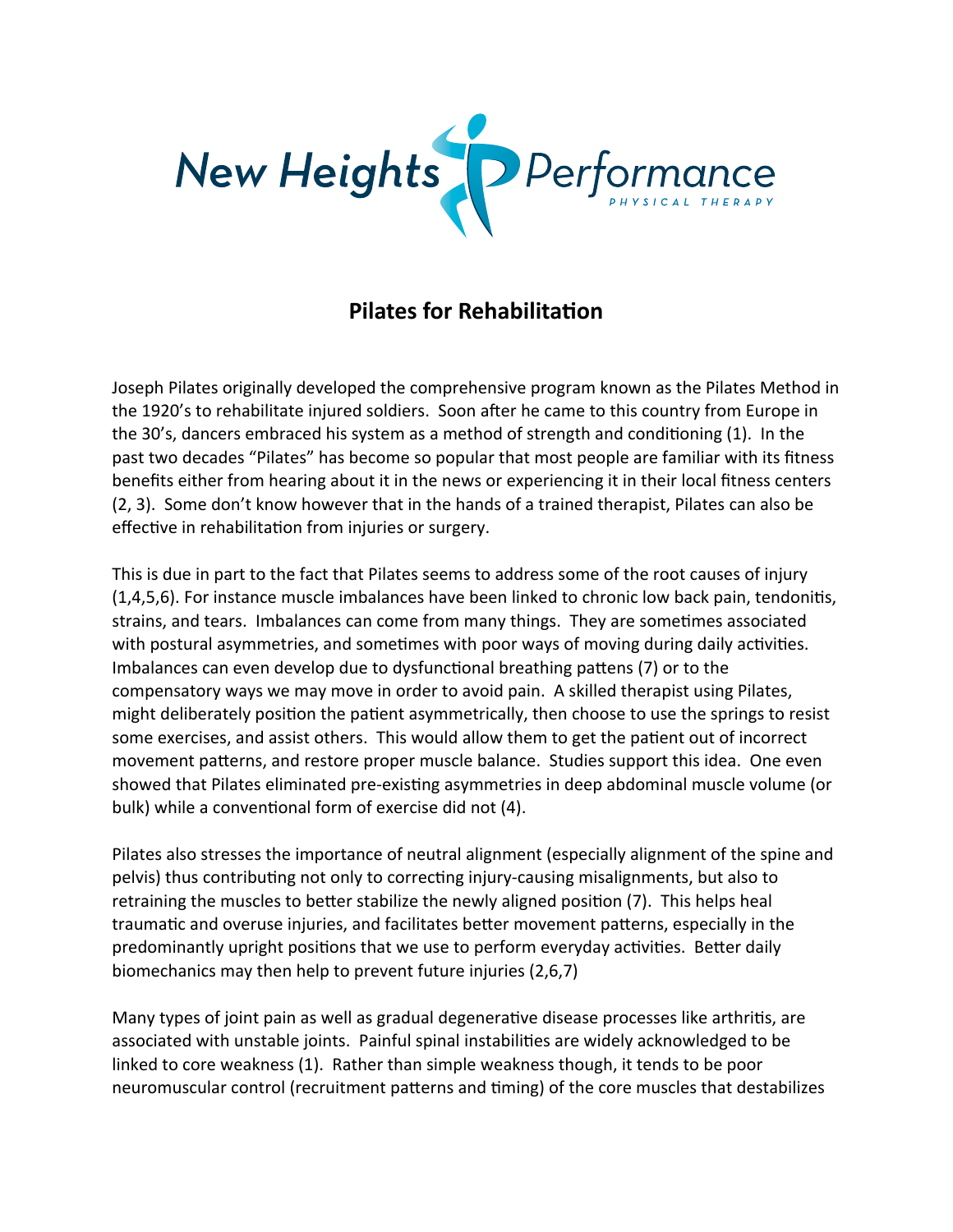the spine (1). Often people think that they are using their core muscles when they are really using the surface muscles to incorrectly "brace" themselves (C5). Specifically designed exercise approaches like Pilates, that facilitate correct core control seem to have greater potential to improve spinal stability. Often though, it requires the skills of a trained therapist to spot and fix incorrect muscle recruitment or subtle compensation patterns (1).

Many therapists have discovered that Pilates is a great tool for helping patients rehabilitate after surgery. They find that they can tailor Pilates exercises to accommodate temporary restrictions in weight-bearing, range of motion, and strength, then progress these parameters, when it's safe to do so. "There are multiple levels of difficulty, and individual exercises are easily modified to allow compliance with postoperative total joint precautions" (3). Patients can not only build strength by adding resistance, but also take on more complex exercises as they recover. Unlike much of traditional strengthening performed on weight machines, Pilates exercises allow the use of spiral and diagonal movements that mimic real-life more closely. When patients see that they can do these in a pain free manner, they become more likely to try ever more challenging exercises, and more likely to feel confident about returning to their usual activities. This creates a healthy rehabilitative cycle (2).

Not only can Pilates be effective for rehabilitation, It is also an excellent form of exercise for aging adults (8). Many exercises are performed sitting or lying down, and use gravity to help stabilize the core (1). This minimizes balance problems (9). There is little to no impact, and only partial weight bearing through the limbs, making it easy on the joints. The focus on controlled breathing and the quality vs. quantity of movements is conducive to improved coordination.

Strengthening the core can have a quick pay off in terms of optimizing posture and decreasing the tendency to hunch forward. The focus on core and lower extremity strengthening, as well as the fact that the "Reformer" exercises are done on a moving platform, helps to improve balance and decreases the risk of falling (10.11,12). Strengthening these same muscle groups facilitates the standing and walking activities that are so important for maintaining good bone density as we age (1,6). Pilates can improve flexibility in the lower back(6), which in turn helps minimizes the symptoms of the spinal stenosis often suffered by older adults (10,13). Each exercise starts with stabilizing the core, then adds controlled mid-range motions. Use of midrange motions protects the joints while also keeping them flexible. It also helps fight the rigidity that occurs in certain disease processes like Parkinson's (8). Finally, the focus on using the body symmetrically, in a controlled and customizable way, has been documented to help people with neurological problems such as MS or stroke (12,14).

Overall, there are important differences between teaching Pilates as a form of exercise, and using it as a form of therapy (2). The principles of Pilates make it a great tool for rehabilitation, but it takes a skilled therapist to know how to customize the exercises properly for each individual. Therapists can spot asymmetries and compensations, and if necessary correct the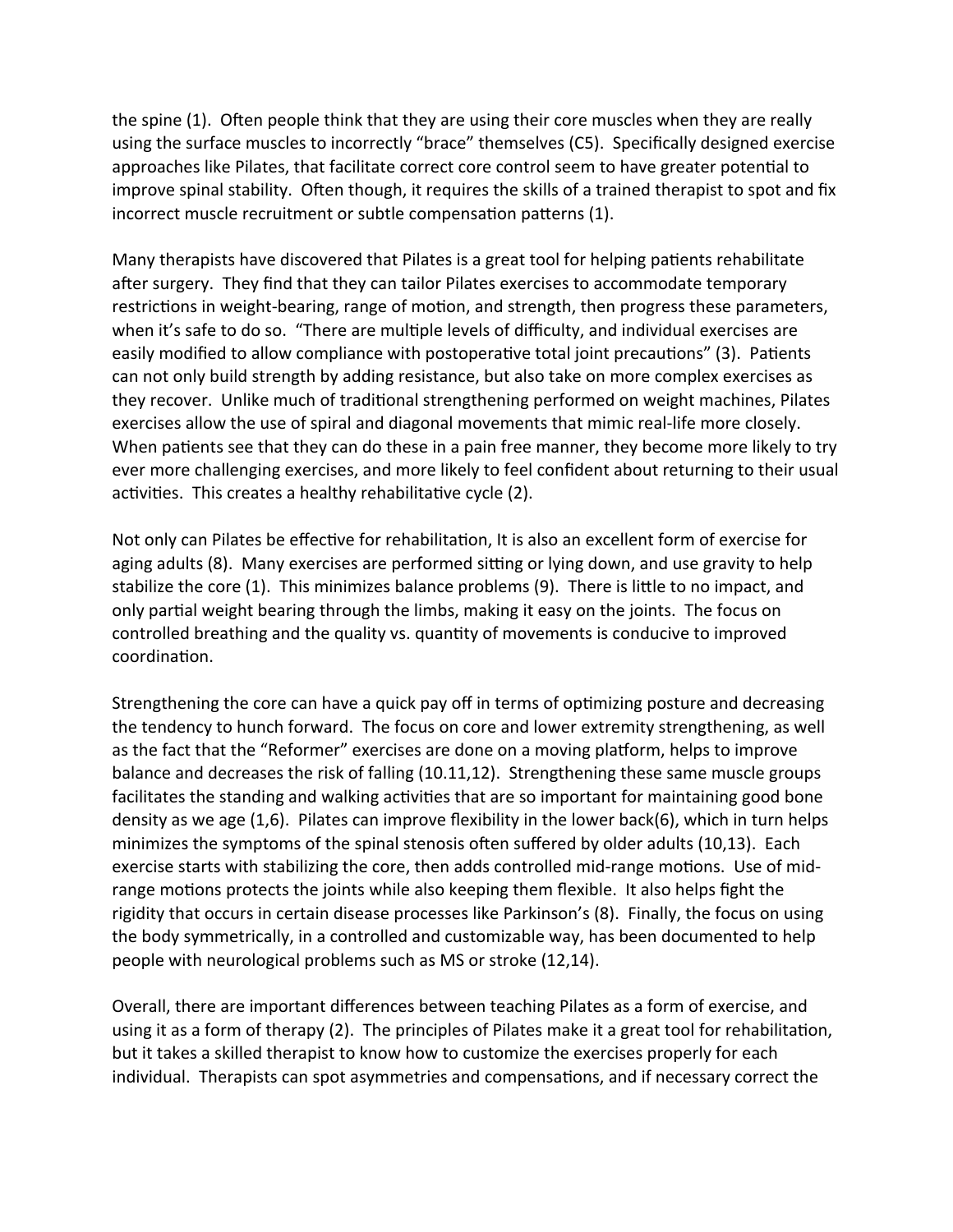biomechanics of how the patient is performing the exercise. They also have the knowledge base that allows them to know what is medically safe, and what other therapy techniques to include in the overall treatment. For the same reasons, older adults using Pilates for exercise might benefit from starting with a trained therapist, then transfer to a fitness setting when able.

## **References:**

- 1. Sorosky S, et.al. Yoga and Pilates in the management of low back pain. Curr Rev Musculoskelet Med(2008)1:39-47.
- 2. Endelman K. Pilates: effective for injury rehabilitation. Balanced Body Web-site. http:// [www.pilates.com/BBAPP/V/](http://www.pilates.com/BBAPP/V/) pilates/library/articles
- 3. Levine B, et.al. Pilates Training for use in rehabilitation after total hip and knee arthroplasty: a preliminary report. Clin Orthop Relat Res(2009)457(6):1468-1475.
- 4. Dorado C, et.al. Marked effects of Pilates on the abdominal muscles: a longitudinal MRI study. Med Sci Sports Exerc(2012)44(8):1589-94.
- 5. Rossi DM, et.al. Antagonist coactivation of trunk stabilizer muscles during Pilates exercises. J Body Move Ther(2014)18(1):34-41.
- 6. Phrompaet S, et.al. Effects of Pilates training on lumbo-pelvic stability and flexibility. Asian Jour Sports Med(2011)2(1):16-22.
- 7. Management of pelvic thoracic influences on temporomandibular dysfunction. Ortho Phys Ther Clin of N Amer(2002)11(2):263-284.
- 8. Endelman K. Pilates and older adults: a gentler effective way to stay fit. Balanced Body Web-site.http://www.pilates.com/BBAPP/V/pilates/library/articles
- 9. Stivala A, et.al. The effects of a Pilates-based exercise rehabilitation program on functional outcome and fall risk reduction in an aging adult status-post traumatic hip fracture due to a fall. J Geratr Phys Ther(2014)37(3):136-45.
- 10. Cruz-Ferreira A, et.al. A systematic review of the effects of Pilates method of exercises in healthy people. Arch Phys Med Rehabil (2011)92(12):2071-81.
- 11. Hyun J, et.al. The effects of Pilates mat exercises on the balance ability of elderly females. J Pys Ther Sci((2014)26(2):291-293.
- 12. Morandi SM, et.al. A comparison of 12 weeks of Pilates and aquatic training on the dynamic balance of women with multiple sclerosis. Int J Prev Med.(2013) Apr;4(Suppl 1):S110-S117.